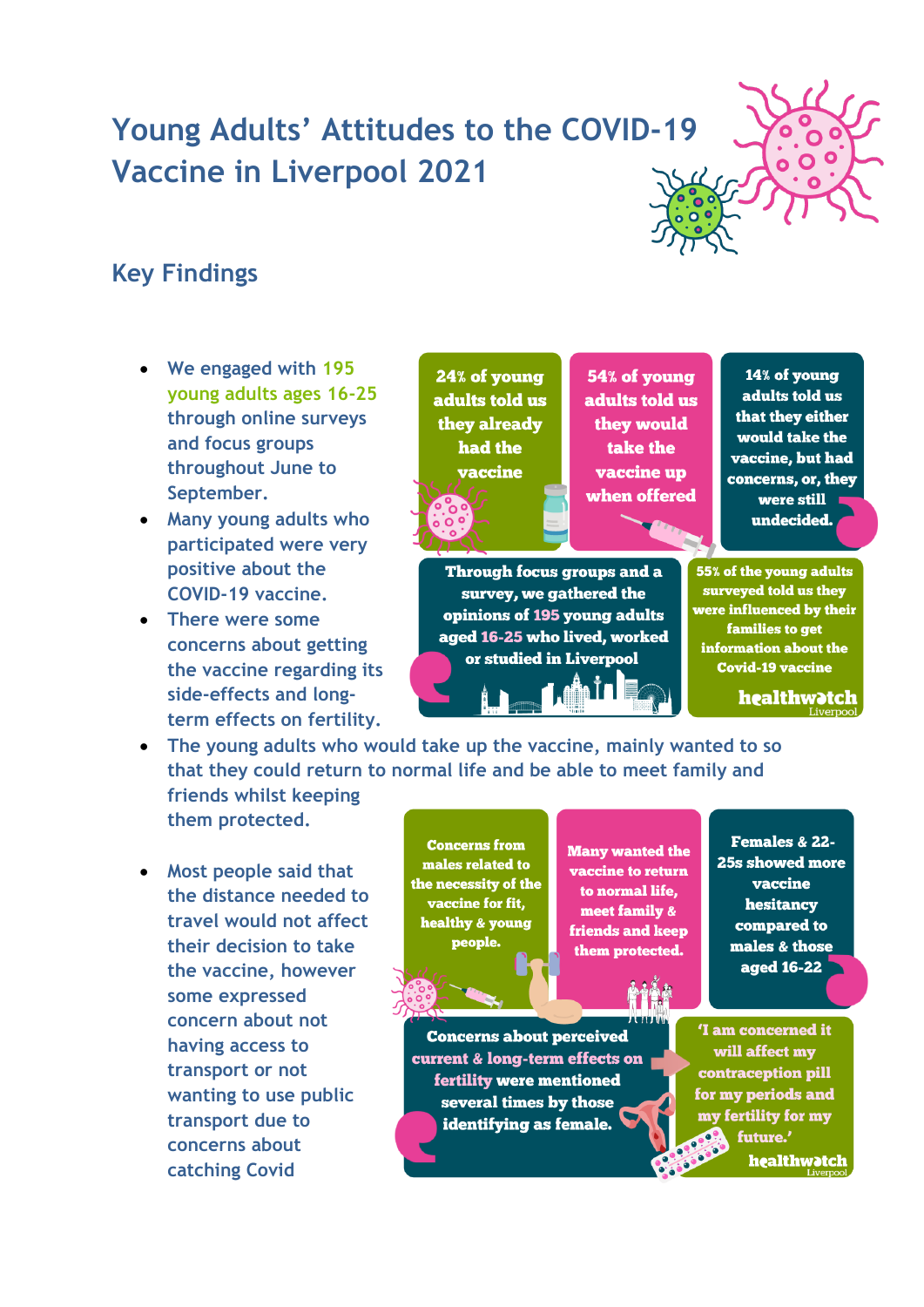- **When asked 'would the brand of vaccine affect your choice', 49% said 'no', however, 29% said 'yes' and 23% said that they were 'not sure'.**
- **Many concerns around vaccine preference specifically related to the Astra Zeneca vaccine, now restricted to use on over 30s due to risks of rare blood clots.**
- **Those that were undecided about the vaccine indicated concerns about affect it would have on their fertility and concerns around the speed of its development**
- **The majority said that their views of the vaccine were influenced by their families, with health and social care staff being the second most popular influence.**
- **Those over 22 years old in our sample were more likely to say that they wouldn't take up the vaccine than younger age groups, who were more likely to say yes, or that they had concerns or were undecided.**
- **Young adults said that, if given the option, they would prefer to have their vaccination done within a healthcare or education setting**

**Young adults** would prefer to have their vaccination done within a healthcare or **education** setting

**Some had concerns about access** to or using public transport, due to concerns about catching Covid, but were generally not put off by the distance needed to travel

Those with pre-existing medical conditions had concerns about how certain brands may affect their conditions or increase their risk to certain side-effects

'if it was further than walking distance/being able to get train or bus...a parent would have to take me...which is an inconvenience to them' healthw<mark>et</mark>ch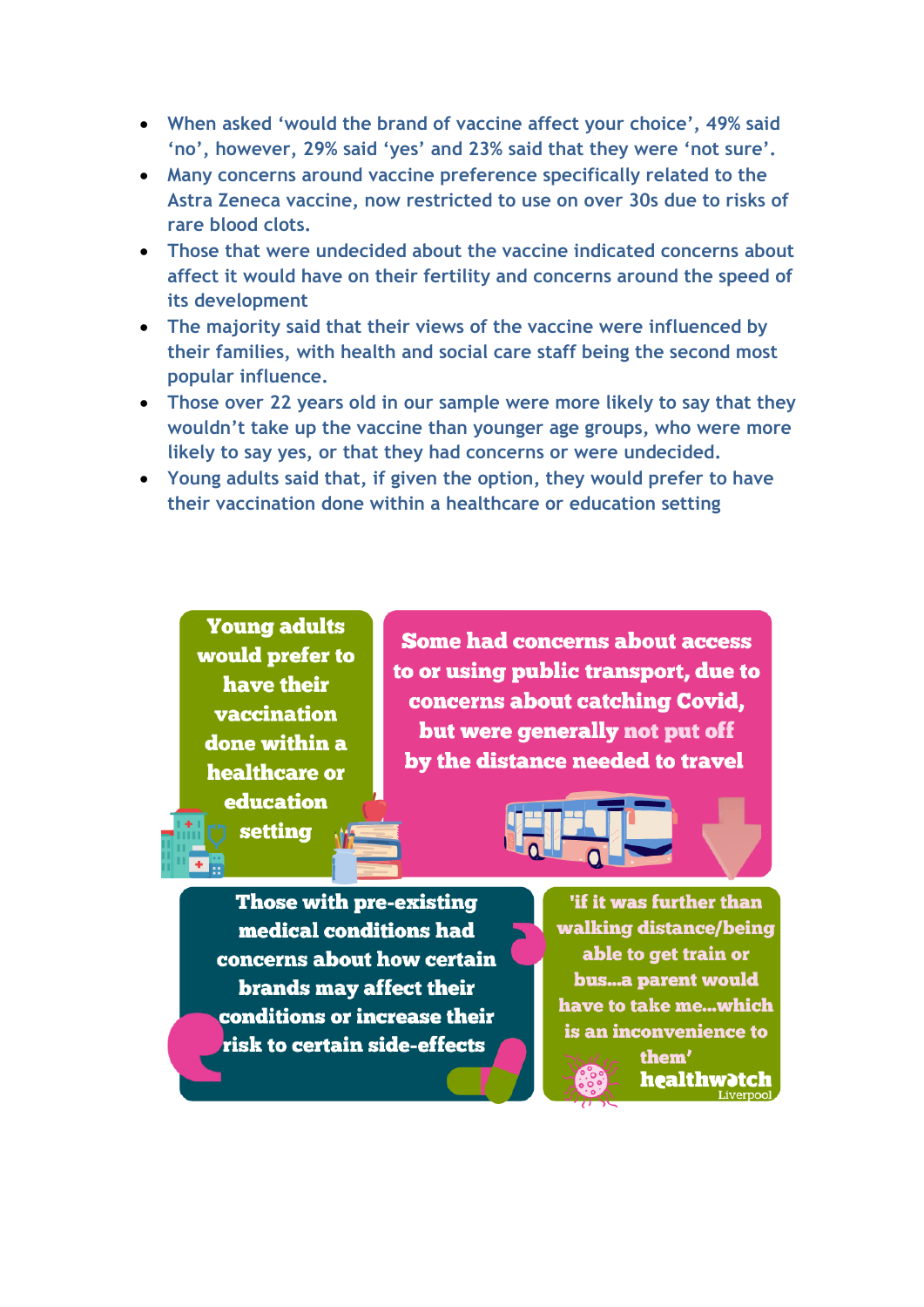## **Concerns**

Some of the most common concerns about the Covid-19 vaccine were: Fertility, Blood Clots, Long-term affects and adverse and unknown side-effects.



- 1. Myth busting information should be developed to directly address issues surrounding future fertility.
- 2. Vaccine promotional materials should include elements of 'getting back to a normal life' as part of their key messages.
- 3. Information should be targeted at both young adults and their parents/carers.
- 4. Designated, coproduced literature, marketing materials and social stories for young people with learning disabilities that can be cascaded to all Primary Care Networks and education settings
- 5. Vaccination teams to support children and young people with additional needs and their families to feel reassured and able to make an informed



decision about the COVID-19 vaccination. 6. Advertise /ensure that young adults should feel safe at vaccination centres

**Ultimately this may influence opinions of younger people who may take up the vaccine**